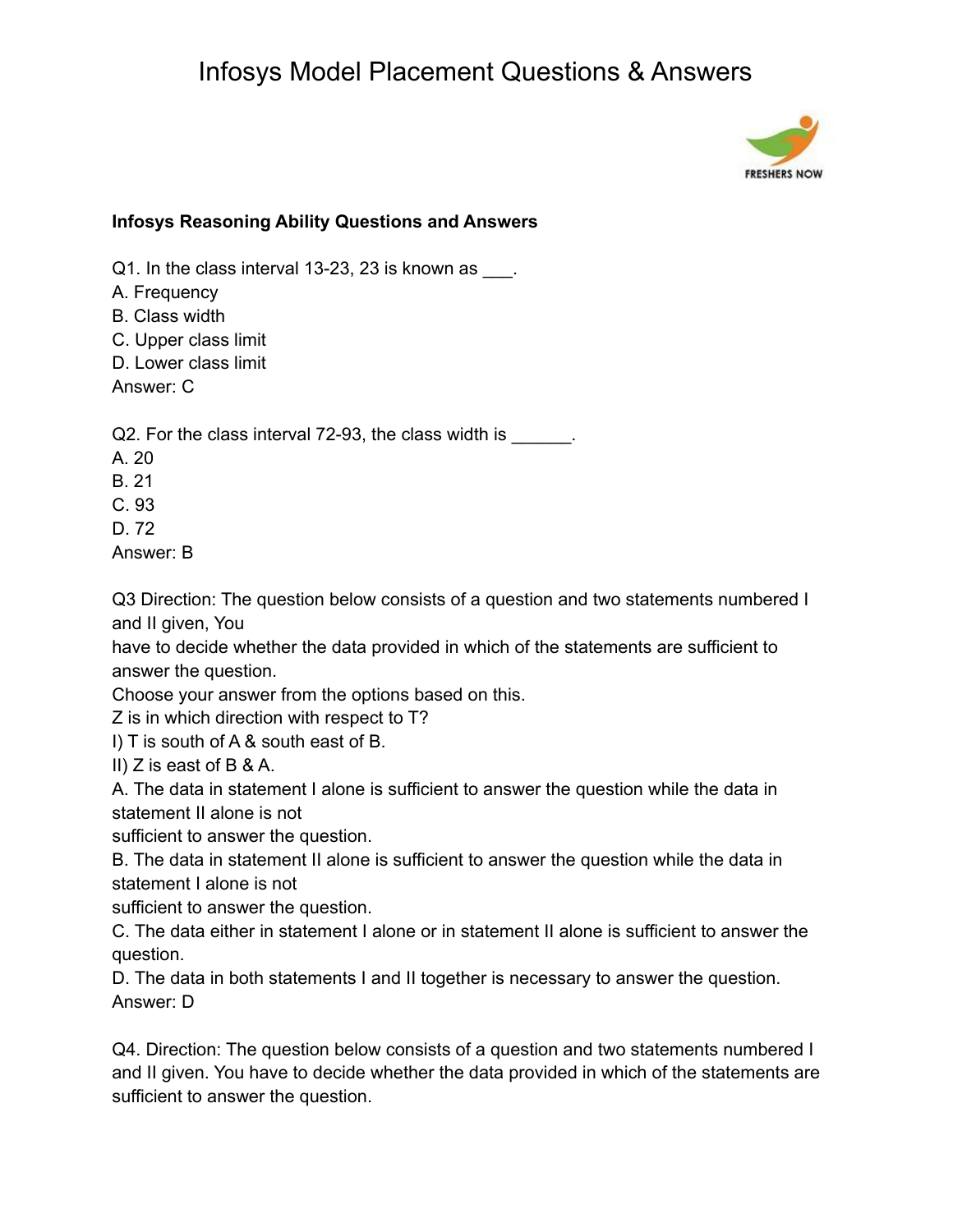

Choose your answer from the options based on this.

What is the code for the word 'COLD'?.

I. The code for the word 'ROLE' is 18,15,12,5.

II. The code for the word 'ART' is 1,18,20.

A. The data in statement I alone is sufficient to answer the question while the data in statement II alone is not

sufficient to answer the question.

B. The data in both statements I and II together is necessary to answer the question.

C. The data in statement II alone is sufficient to answer the question while the data in statement I alone is not

sufficient to answer the question.

D. The data either in statement I alone or in statement II alone is sufficient to answer the question.

Answer: D

Q5. The range of the data 7, 10, 6, 72, 83, 60, 12, 5 is \_\_\_.

A. 78

B. 85

C. 72

D. 83

Answer: A

Q6. In the question below, three statements are given, followed by two conclusions, I and II. You have to

consider the statement to be true even if it seems to be at variance from commonly known facts. You have to

decide which of the given conclusions, if any, follows from the given statements.

Statements:

All shoes are legs. Some legs are pairs.

Some pair are hands.

Conclusions:

- I. Some hands are shoes.
- II. Some pairs are shoes.
- A. Only conclusion II follows.
- B. Only conclusion I follows.
- C. Both conclusion I and II follow.
- D. Neither conclusion I nor II follow.

Answer: D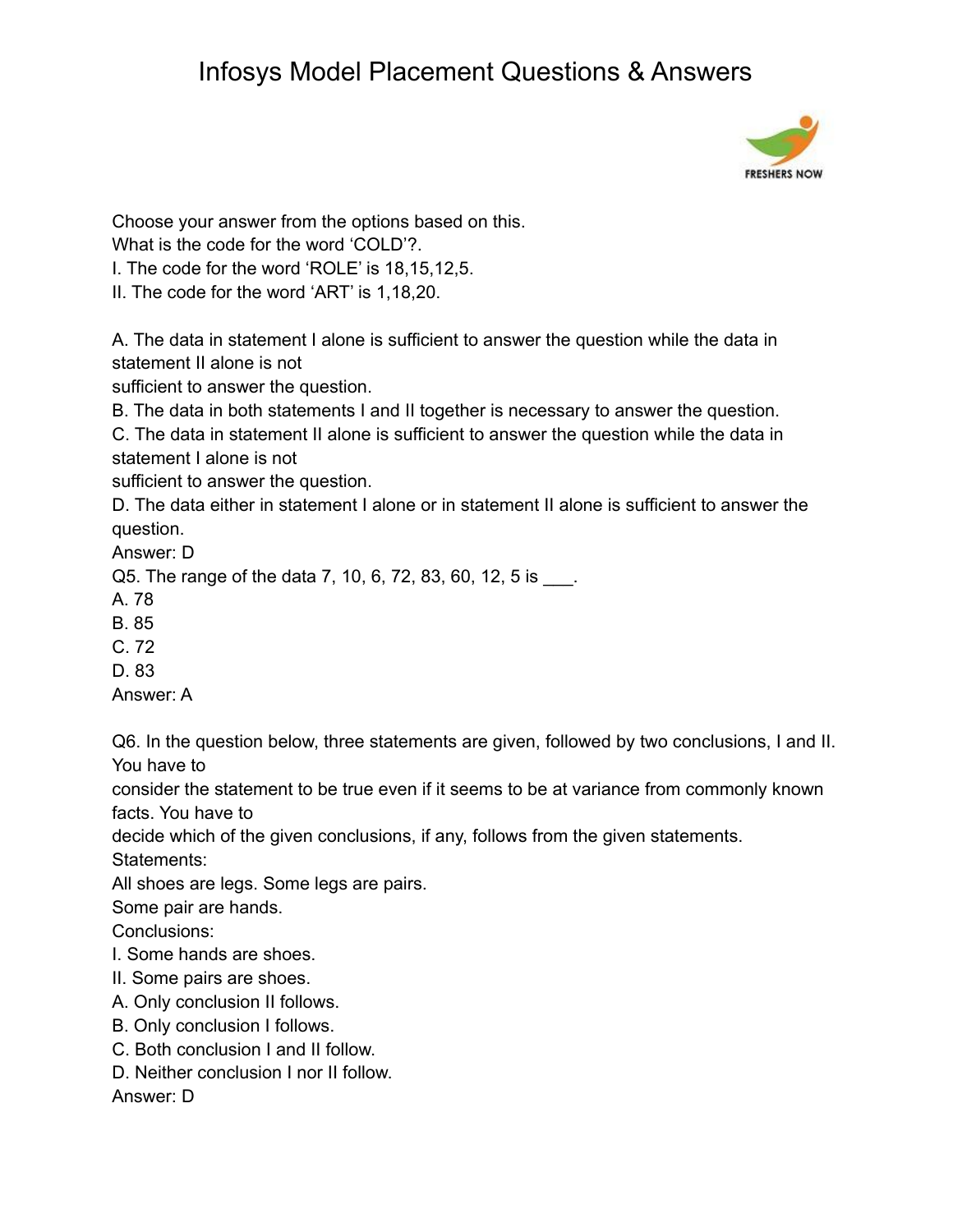

Q7. Direction: The question below consists of a question and two statements numbered I and II given. You

have to decide whether the data provided in which of the statements are sufficient to answer the question.

Choose your answer from the options based on this.

Among persons S, T, U, V, W and B who is the tallest?

I. U is taller than only two persons. T is taller than S but not the tallest. W is taller than only B. II. S is shorter

than only two persons. W is taller than B but shorter than U. U is shorter than S. T is shorter than V.

A. The data in statement I alone is sufficient to answer the question while the data in statement II alone is not

sufficient to answer the question.

B. The data in statement II alone is sufficient to answer the question while the data in statement I alone is not

sufficient to answer the question.

C. The data either in statement I alone or in statement II alone is sufficient to answer the question.

D. The data in both statements I and II together is necessary to answer the question. Answer: C

Q8. In the question below, two statements are given, followed by two conclusions, I and II. You have to

consider the statement to be true even if it seems to be at variance from commonly known facts. You have to

decide which of the given conclusions, if any, follows from the given statements.

Statements:

Some Apples are Mangoes.

All Mangoes are Bananas.

Conclusion:

I. All Apples are Bananas.

II. Some Apples are not Bananas.

A. Only conclusion II follows.

B. Only conclusion I follows.

C. Both conclusion I and II follow.

D. Either I or II follows.

Answer: D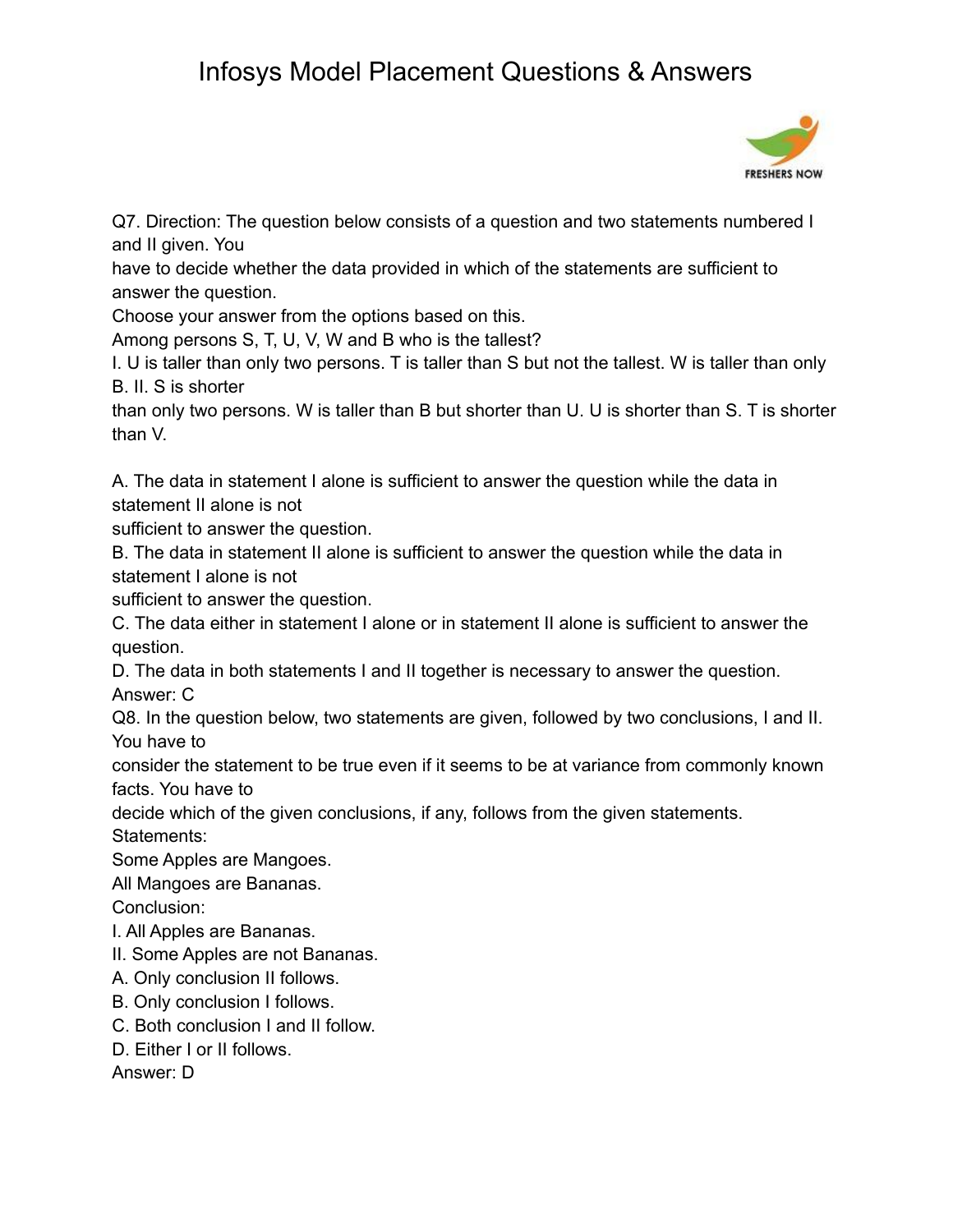

Q9. Direction: The question below consists of a question and two statements numbered I and II given, You

have to decide whether the data provided in which of the statements are sufficient to answer the question.

Choose your answer from the options based on this.

Six friends, L, M, N, O, P and Q are sitting in a row facing north.

What is the position of Q with respect to the position of P?

I. L is sitting fourth to the right of M whose only neighbour is Q.

II. O is sitting second to the right of P.

A. The data in statement I alone is sufficient to answer the question while the data in statement II alone is not

sufficient to answer the question.

B. The data in statement II alone is sufficient to answer the question while the data in statement I alone is not

sufficient to answer the question.

C. The data either in statement I alone or in statement II alone is sufficient to answer the question.

D. The data in both statements I and II together is necessary to answer the question. Answer: D

Q10. In the question below, two statements are given, followed by two conclusions, I and II. You have to

consider the statement to be true even if it seems to be at variance from commonly known facts. You have to

decide which of the given conclusions, if any, follows from the given statements.

Statements:

Only a few A is B.

Only a few B is C.

Conclusion:

I. All A is B is a possibility.

II. All C is B is a possibility.

A. Only conclusion II follows.

B. Both conclusion I and II follow.

C. Only conclusion I follows.

D. Neither conclusion I nor II follow.

Answer: A

Q11. For the class interval 72-93, the class width is \_\_\_\_.

A. More than one

B. Zero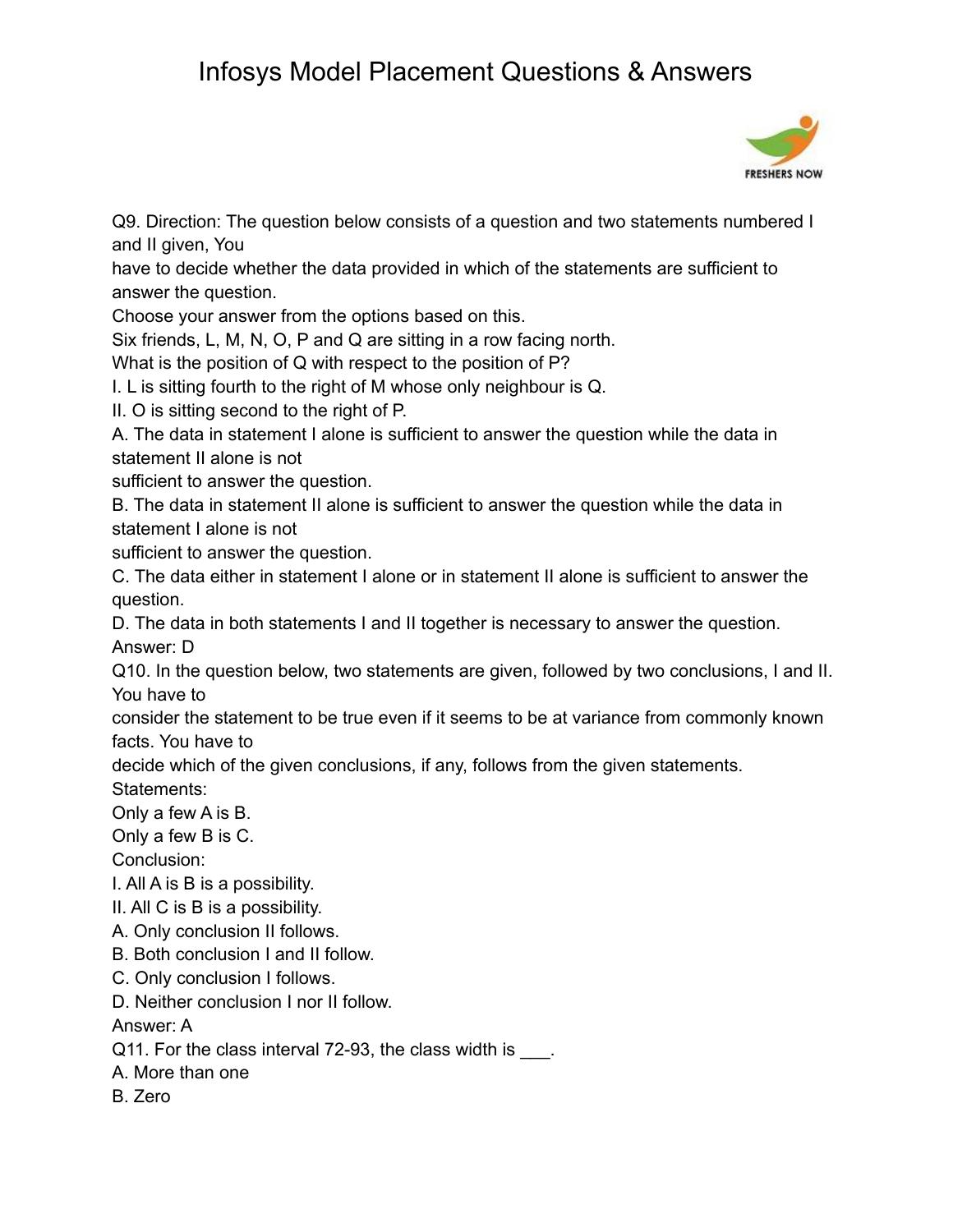

C. One

D. Less than one

Answer: A

Q12. In the question below, two statements are given, followed by two conclusions, I and II. You have to

consider the statement to be true even if it seems to be at variance from commonly known facts. You have to

decide which of the given conclusions, if any, follows from the given statements. Statements:

No car is green.

Some trains are green. Conclusion:

I. No green is car.

- II. Some trains are car.
- A. Both conclusion I and II follow.
- B. Neither conclusion I nor II follow.
- C. Only conclusion I follows.
- D. Only conclusion II follows.

Answer: C

Q13. Frequency of any observation can't be \_\_\_.

- A. 3
- B. 2.5
- $C.22$

D. 5

Answer: B

Q14. In the question below, two statements are given, followed by two conclusions, I and II. You have to

consider the statement to be true even if it seems to be at variance from commonly known facts. You have to

decide which of the given conclusions, if any, follows from the given statements.

Statements:

Some A are B.

No B is C.

Conclusions:

- I) Some B are C.
- II) All A being C is a possibility.

A. Both conclusion I and II follow.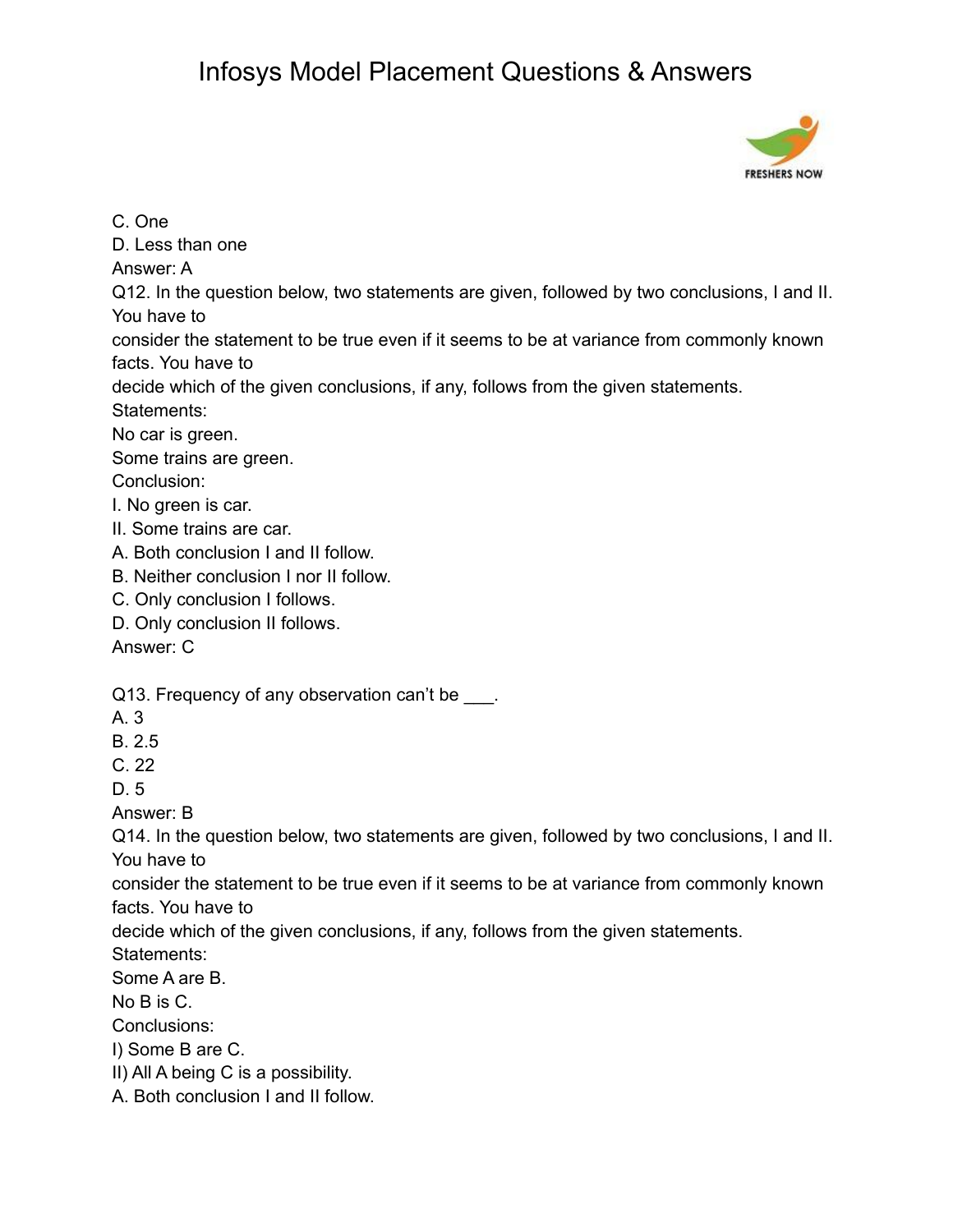

B. Neither conclusion I nor II follow.

C. Only conclusion I follows.

D. Only conclusion II follows.

Answer: B

Q15. Direction: The question below consists of a question and two statements numbered I and II given, You

have to decide whether the data provided in which of the statements are sufficient to answer the question.

Choose your answer from the options based on this.

How is C related to D?

I. A is the only son of C who is the father of E.

II. E is the sister of A and mother of D.

A. The data in statement I alone is sufficient to answer the question while the data in statement II alone is not

sufficient to answer the question.

B. The data in statement II alone is sufficient to answer the question while the data in statement I alone is not

sufficient to answer the question.

C. The data in both statements I and II together is necessary to answer the question.

D. The data either in statement I alone or in statement II alone is sufficient to answer the question.

Answer: C

### **Infosys Mathematical Ability Questions and Answers**

Q1. 20 years before, the age of Rony's father was 12 times of Rony's age. At present, his age is 2 times of

Rony's age. Find the present age of Rony.

- A. 20 years
- B. 24 years
- C. 26 years
- D. 22 years

Answer: D

Q2. Select the pair that is related on the same basis to the pair given in the question.

FIZU : HABI :: ?

- A. MEVO : OOXA
- B. CATI : EYRU
- C. HEPO : FORI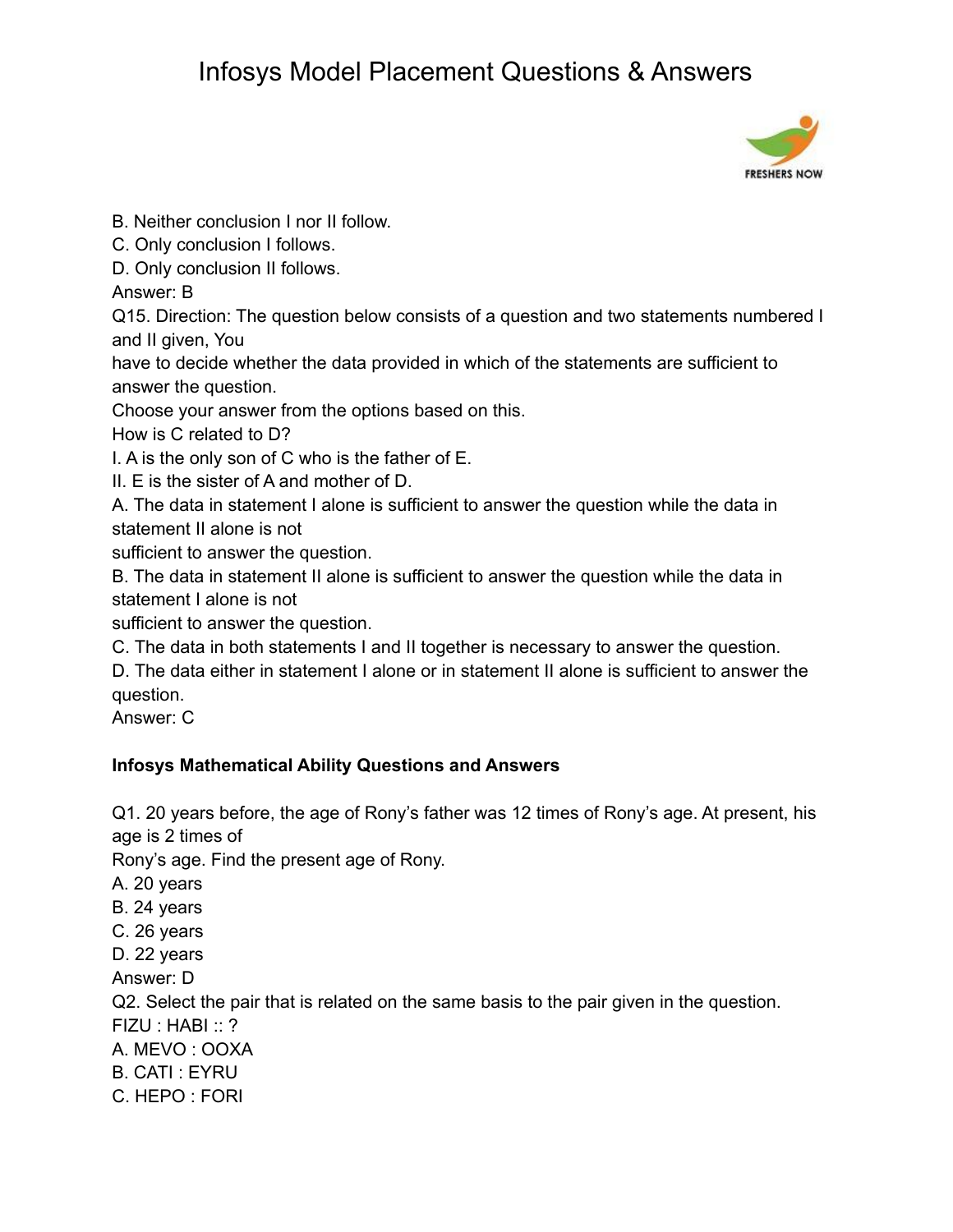

```
D. LICA : NAEO
Answer: D
Q3. Which two signs should be interchanged to make the below equation mathematically
correct?
4 + 8 \div 16 \times 13 - 7 = 8A. - and +B. x and ÷
C. + and xD. \div and -
Answer: C
Q4. If signs '+' and '-' and numbers 7 and 6 are used interchangeably, then which of the
following equation
would be correct?
A. 7 \times 2 + 6 - 5 = 8B. 5 + 7 \times 2 - 6 = 0C. 7 - 6 + 3 \times 5 = 30D. 6 \times 7 + 5 - 8 = 20Answer: B
Q5. If '+' means 'x', '+' means '+', '-' means '+' and 'x' means '-'. Which of the following will
be the value of the
expression 32 \div 8 - 4 \times 12 + 4 = ?A. 12
B. 1/12
C. 40
D. -14
Answer: D
Q6. If '+' means '-', '-' means '+', + " means 'x', and 'x' means '+'. Which of the following will
be the value of
the expression?
245 - 35 \div 3 + 14 \times 36A. 58
B. 45
C. 37
D. 43
Answer: D
Q7. In a class, Ram's rank from top is 12 and Ramesh's rank from bottom is 27. If they
interchange their
```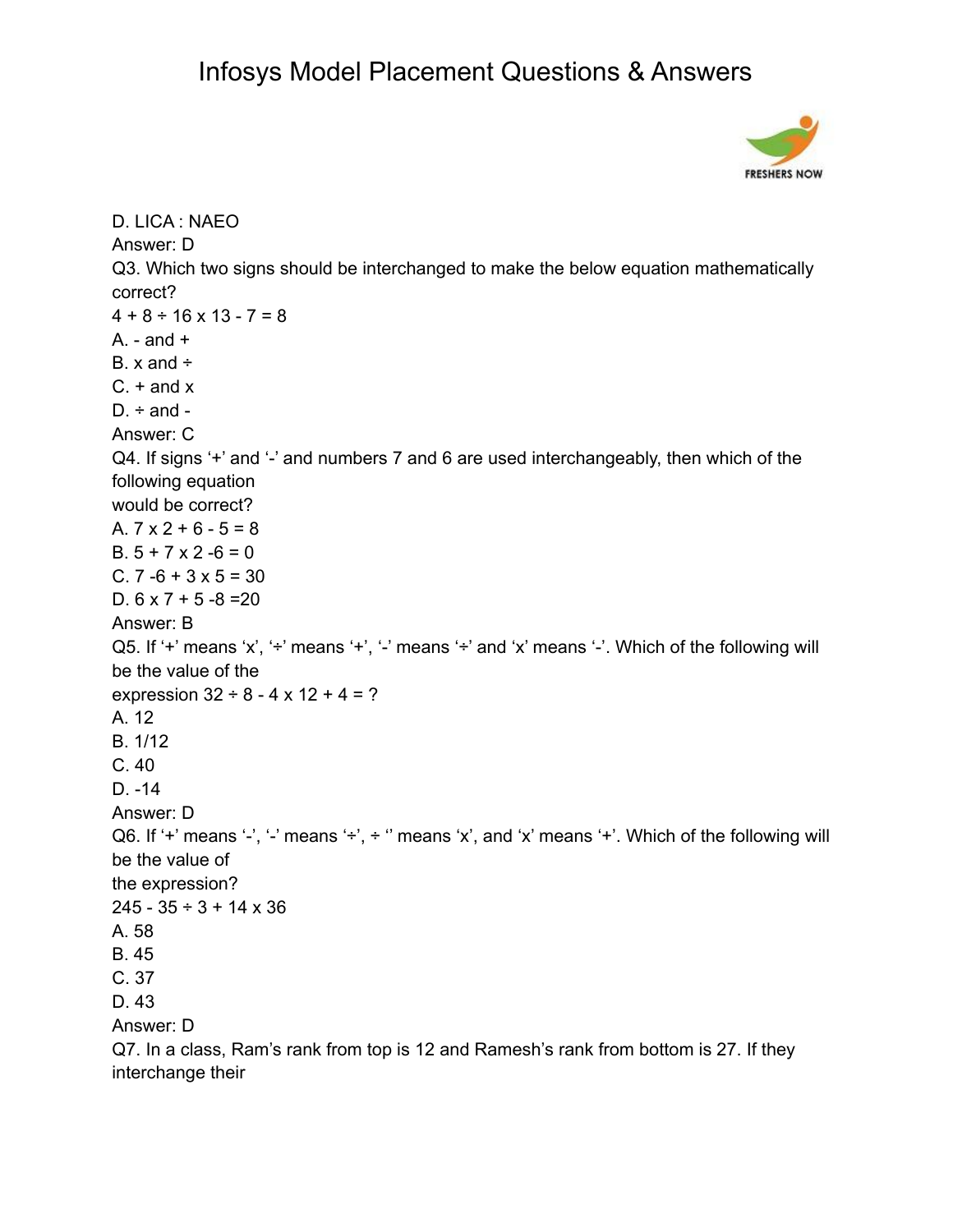

positions, Ram's rank becomes 18th from the top. How many students are there in the class?

- A. 42
- B. 43
- C. 45
- D. 44

Answer: D

Q8. Consider the number 57645361, if the digit at unit place is decreased by 1, the digit at tens 'place is

increased by 2, the digit at hundreds' place is decreased by 1, the digit at thousands' place is increased by 2

and so on, then after rearranging how many number appears twice?

A. 2

- B. 3
- C. 4

D. 1

Answer: A

Q9. In a certain code language, 'FAN' is written as "21", then how will "COME" be written in that code

language?

- A. 35
- B. 34
- C. 36
- D. 37

Answer: C

Q10. If 'A' means 'subtraction', 'B' means 'division', 'C' means 'multiplication', and 'D' means 'addition', then

what will be the value of the following expression?

18 A 15 B 75 C 90 D 23

- A. 18
- B. 15
- C. 23
- D. 33

Answer: C

**Infosys Verbal Ability Questions and Answers**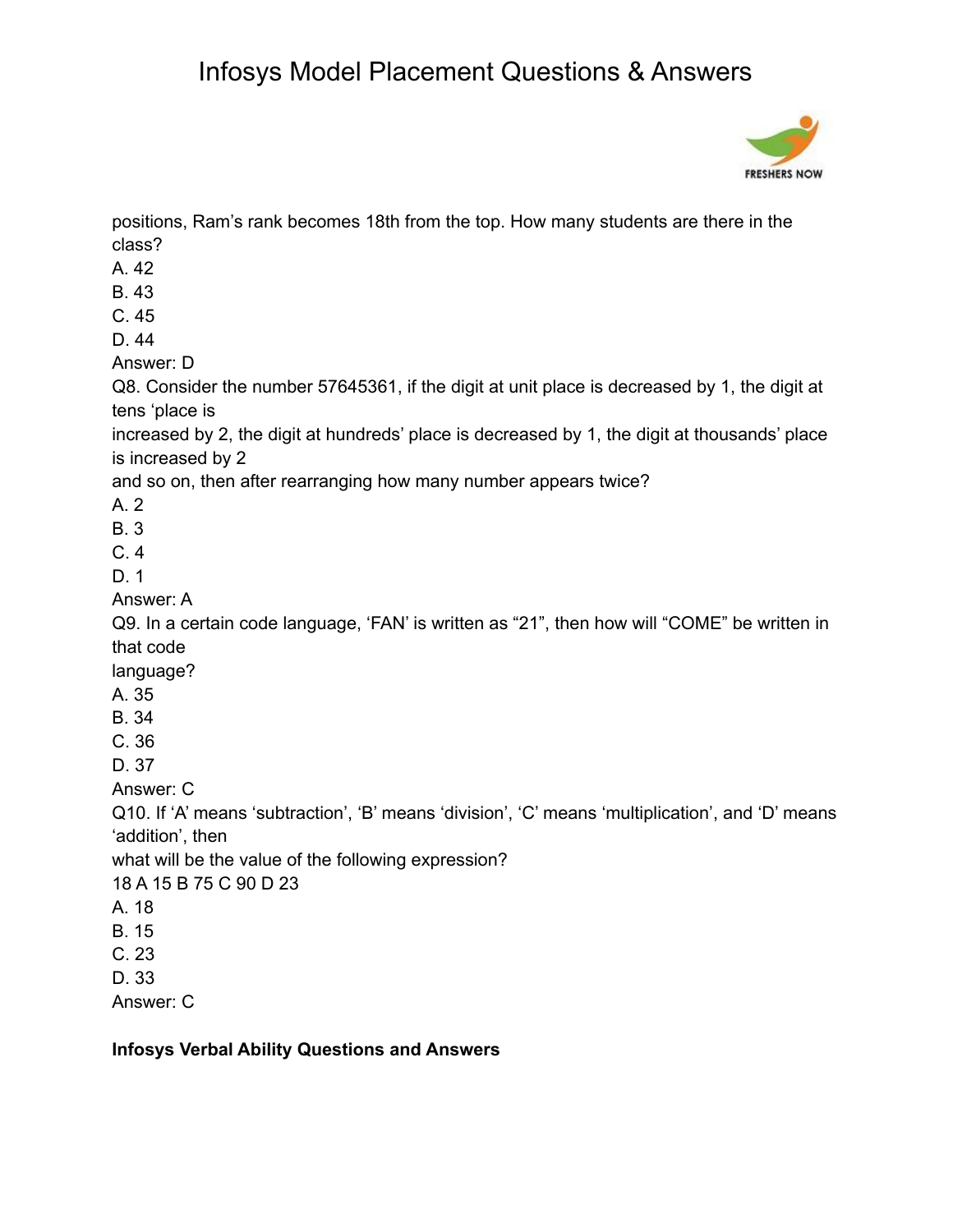

Q1. Fill in the blank with the most appropriate choice Those unfamiliar with the saga are bound to be

mystified by the more \_\_\_\_\_ plot twists.

A. arcane

B. aesthetic

C. arbitrary

D. anoint

Answer: A

Q2. Select the word segment that substitutes (replaces) the bracketed word segment correctly and completes

the sentence meaningfully. Select the option 'no' correction 'required' if the sentence is correct as given.

The government appears (to be at war with it's own people.)

- A. No correction required.
- B. to be at war against it's own people.
- C. to be at war with its own people.
- D. to be on war with it's own people.

Answer: C

Q3. The sentence below has been divided into three parts. Select the part of the sentence that has an error. If

the sentence has no error, select the option 'No Error'. This vacuum not only holds products in place, it also

compacts the package size, reducing the amount of space they take up in cartons.

A. the amount of space they take up in cartons.

B. also compacts the package size, reducing

C. This vacuum not only holds products in place, it.

D. No Error

Answer: C

Q4. Select the word segment that substitutes (replaces) the bracketed word segment correctly and completes

the sentence meaningfully. Select the option 'no' correction 'required' if the sentence is correct as given. (This

bridge neither crossed the Thames, and neither gave) access to a now lost island in the river.

- A. This bridge either crossed the Thames, and nor gave
- B. This bridge neither crossed the Thames, and nor gives
- C. No correction required
- D. This bridge either crossed the Thames, or gave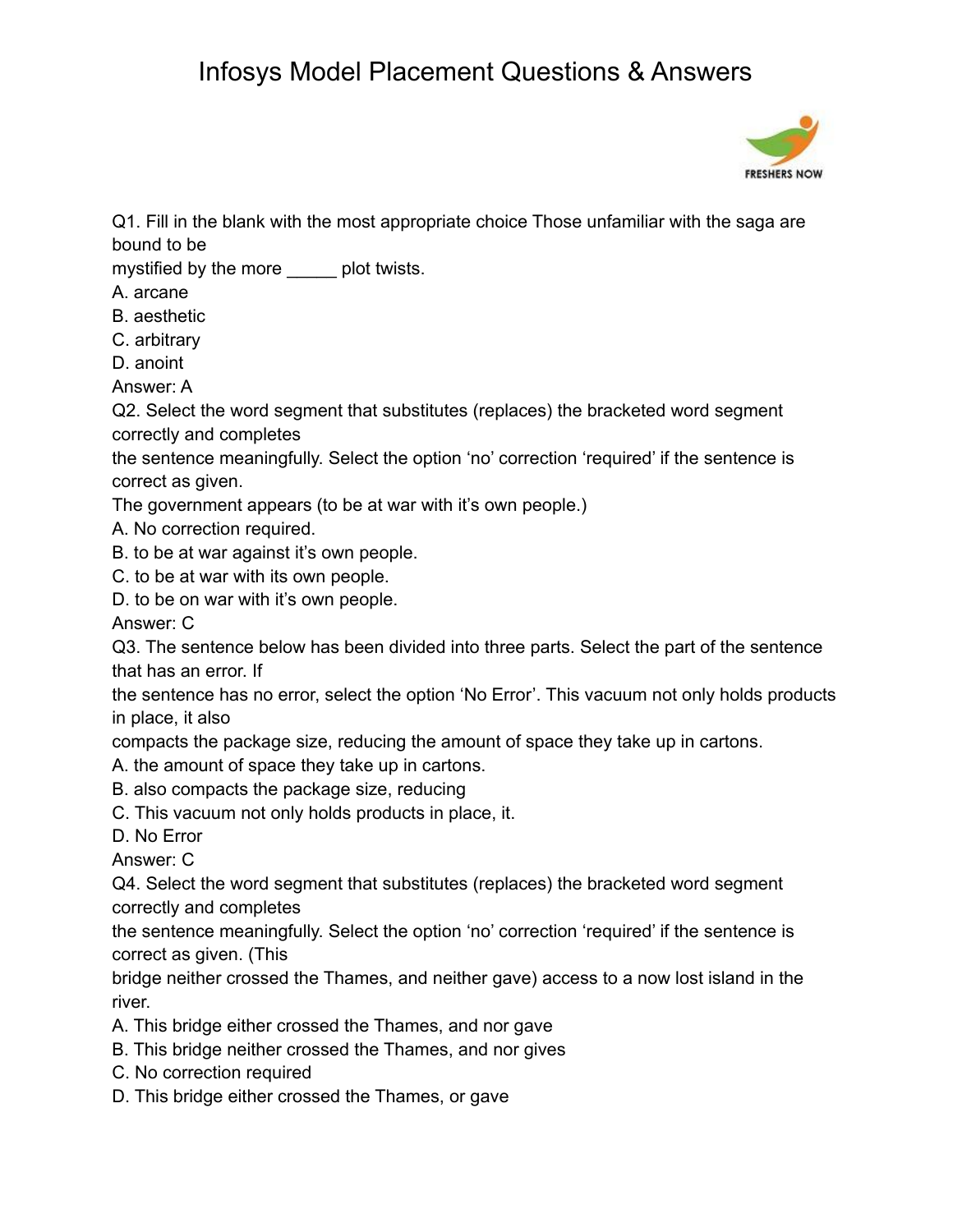

Answer: D

Q5. In the question one statement is given, followed by two course of actions, I and II. You have to consider

the statement to be true even if it seems to be at variance from commonly known facts. You have to decide

which of the given course of actions, if any, follows from the given statement. Statement: Students at times

are not able to pass home exams marginally. Course of action: I. Borderline cases should be allowed to take a

re-test. II. Minimum Passing marks for home exams should be revised and brought down to a lower level.

A. Neither I nor II follow.

B. Either I or II follows.

- C. Only II follows.
- D. Only I follows.

Answer: D

Q6. Select the word segment that substitutes (replaces) the bracketed word segment correctly and completes

the sentence meaningfully. Select the option 'no' correction 'required' if the sentence is correct as given. (The

transit of the Planet of Love happen in pairs), eight years apart every century.

- A. The transits of the Planet of Love happens at pairs
- B. The transit of the Planet of Love happen in pairs
- C. The tranists of the Planet of Love happen in pairs
- D. No correction required

Answer: A

Q7. The sentence below has been divided into three parts. Select the part of the sentence that has an error. If

the sentence has no error, select the option 'No Error'. Hong Kong has been endowed with one of the finest

natural harbour in the world.

A. No Error

- B. harbour in the world.
- C. with one of the finest natural
- D. Hong Kong has been endowed

Answer: B

Q8. Fill in the blank with the most appropriate choice.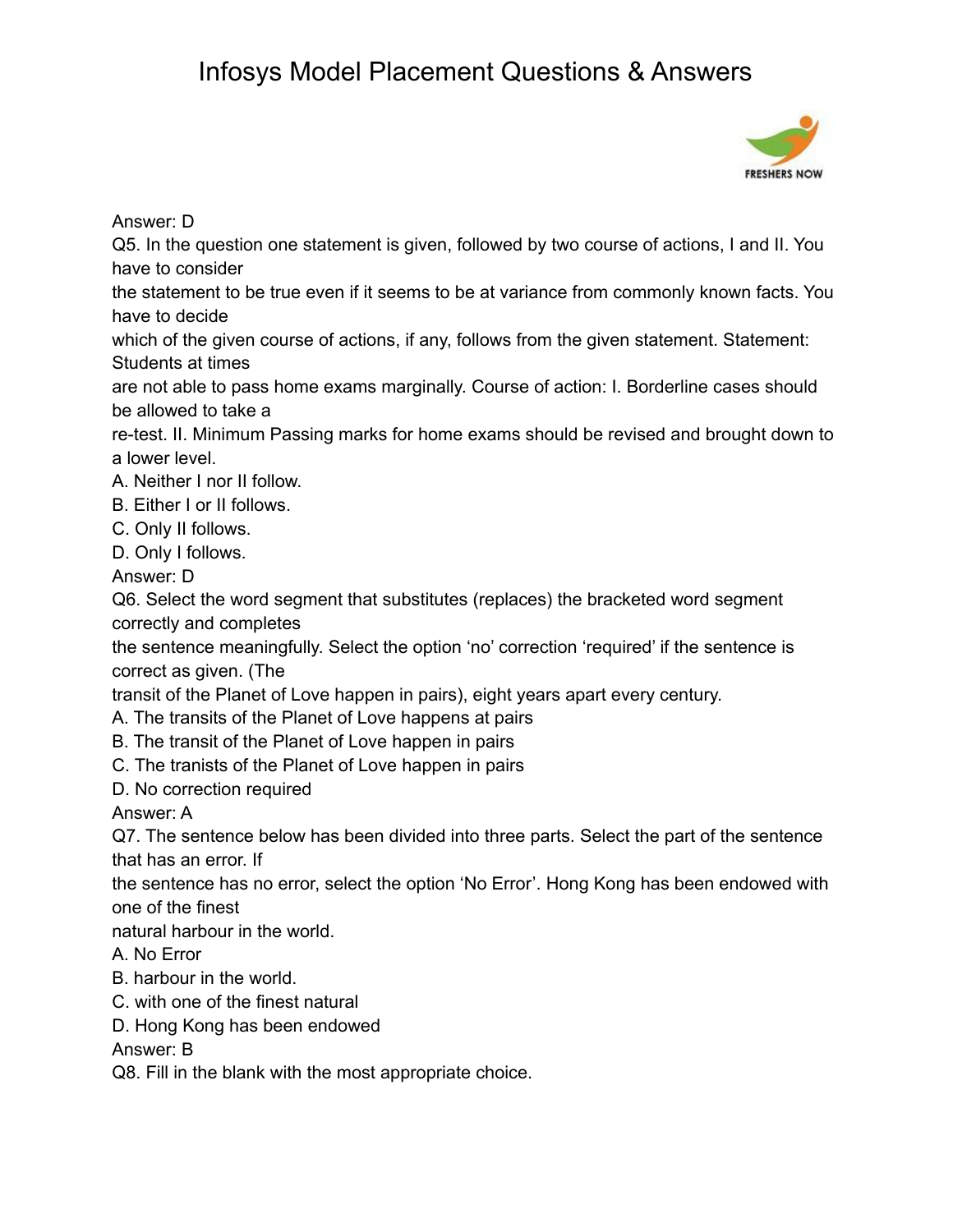

Foetal \_\_\_\_\_\_\_ screening uses ultrasound scanning to find certain abnormalities in the baby.

A. enfevering

B. anomaly

- C. abeyance
- D. snuggle

Answer: B

Q9. The sentence below has been divided into three parts. Select the part of the sentence that has an error. If

the sentence has no error, select the option 'No Error'.

An independent enquiry headed by Anthony White QC in 2011 further examined the claims but also

exonerated Coucher.

A. An independent enquiry headed by

B. No Error

- C. Anthony White QC in 2011 further examined
- D. the claims but also exonerated Coucher.

Answer: C

Q10. Fill in the blank with the most appropriate choice.

I often feel I am an  $\qquad \qquad$ , that I would be more at home at the turn of the century than today.

- A. avarice
- B. apathy
- C. anachronism
- D. analogous

Answer: C

Q11. In the question one statement is given, followed by two inferences, I and II. You have to consider the

statement to be true even if it seems to be at variance from commonly known facts. You have to decide which

of the given interferences, if any, follows from the given statement.

Statement:

No one could deny Wheatley's remarkable achievement in being the first African American of either gender to

publish a book in colonial America, a time and place where slaves' very humanity was questioned.

Inference:

I. Wheatly was the First African American lady to be educated.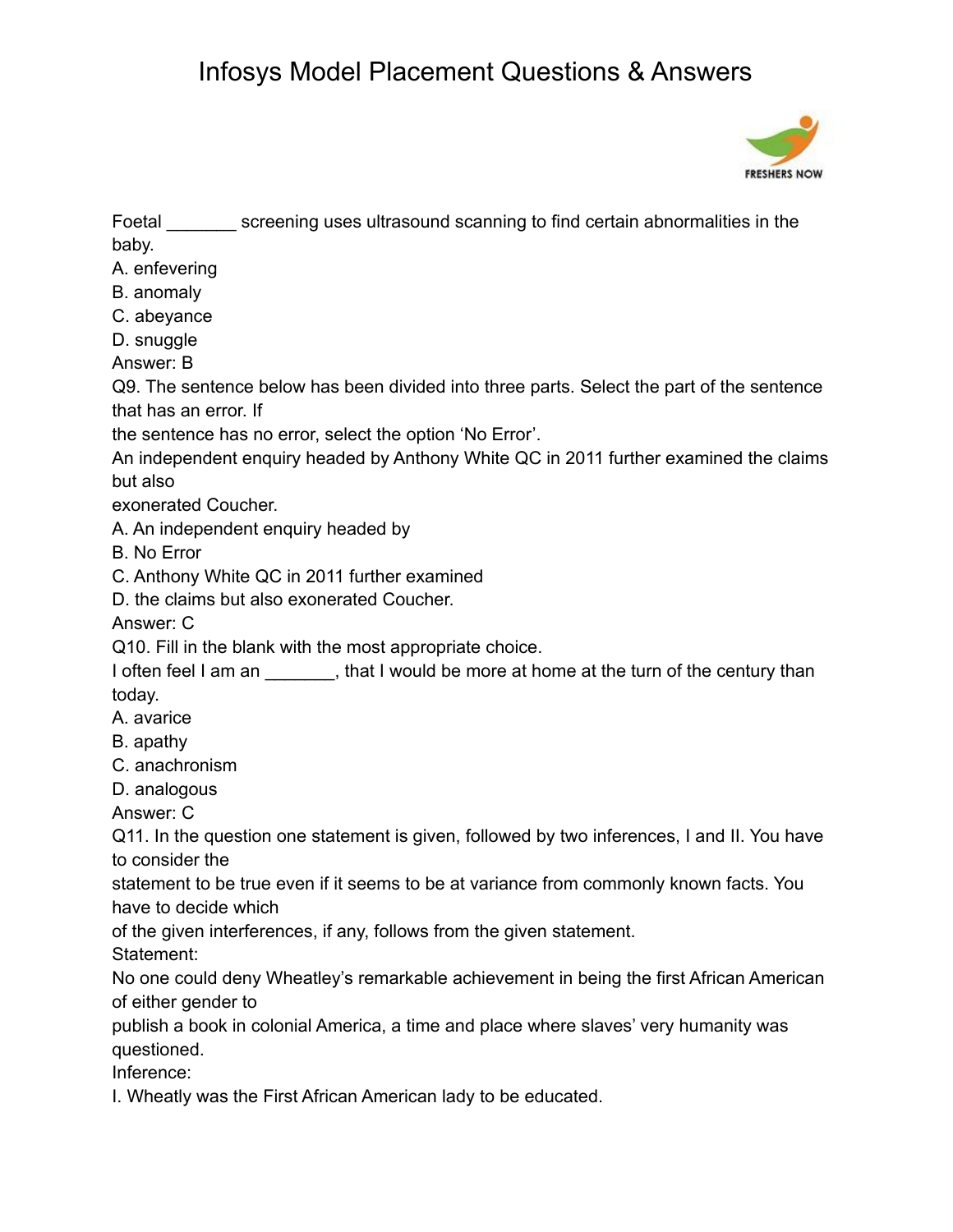

II. Wheatly was an African American slave.

- A. Only I follows.
- B. Only II follows.
- C. Either I or II follows.
- D. Neither I nor II follow.

Answer: D

Q12. Select the word segment that substitutes (replaces) the bracketed word segment correctly and

completes the sentence meaningfully. Select the option 'no correction required' if the sentence is correct as

given.

Jane was asked by her (aunt, "Where were you last night".)

A. aunt that, "Where were you last night?"

B. No correction required

C. aunt, "Where had you been you last night."

D. aunt, "Where were you last night?"

Answer: D

Q13. Fill in the blank with the most appropriate choice.

Obesity is also a progressive condition, unlike anorexia nervosa, which tends to \_\_\_\_\_\_with age.

A. inebriate

- B. ameliorate
- C. negate

D. struggle

Answer: B

Q14. The sentence below has been divided into three parts. Select the part of the sentence that has an error.

If the sentence has no error, select the option 'No Error'.

A cascade of events must occur for a neurotransmitter stimuli to lead to cellular response.

A. No Error

- B. lead to cellular response.
- C. for a neurotransmitter stimuli to
- D. A cascade of events must occur

Answer: C

Q15. In this question, a statement has been given, followed by two assumption numbered I and II. Analyse the

two assumptions together and determine which of them follows.

Statement: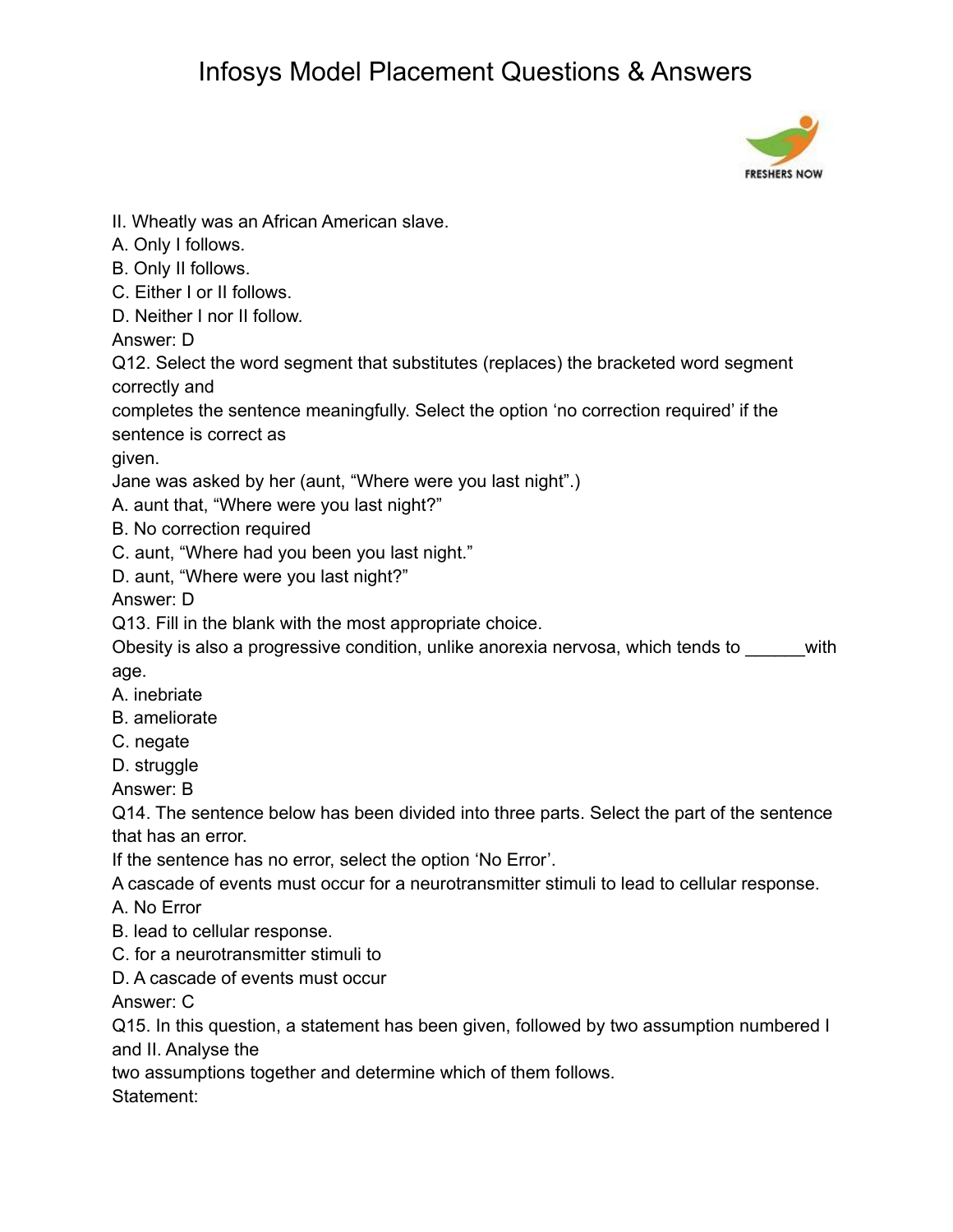

The use of breath analysis to check if the drivers are drunk has been stopped by the traffic police to prevent

the spread of the Coronavirus to the traffic police.

Assumptions:

I. Corona virus can be passed on to traffic police only by drunken people.

II. The traffic police do not want to be infected with the Coronavirus.

A. Either assumption I or assumption II is implicit.

- B. Only assumption II is implicit.
- C. Neither assumption I nor assumption II is simplict.

D. Only assumption I is implicit.

Answer: B

A passage is given with 5 questions following it. Read the passage carefully and choose the best answer to

each question out of the four alternatives

Although there is a great deal of variation within each gender, on the average, men and women discuss a

surprisingly different range of topics. According to some studies, women and men ranging in age from

seventeen to eighty described the range of topics each discussed with friends of the same sex. Certain topics

were common to both men and women; work, movies, and television proved to be frequent topics for both

groups. The differences between men and women were more striking than the similarities. Female friends

spent much more time discussing personal and domestic subjects, relationship problems, family, health and

reproductive matters, weight, food and clothing. Men, on the other hand, were more likely to discuss music,

current events, sports and business. Women were more likely to gossip about close friends and family. By

contrast, men spent more time gossiping about sports figures and media personalities.

These differences can

lead to frustration when men and women try to converse with one another.

Q16. According to the passage, which of the following option is incorrect? Choose one option.

A. Topics like work, movies and television are both common topics between men and women.

B. Women like to gossip while men do not.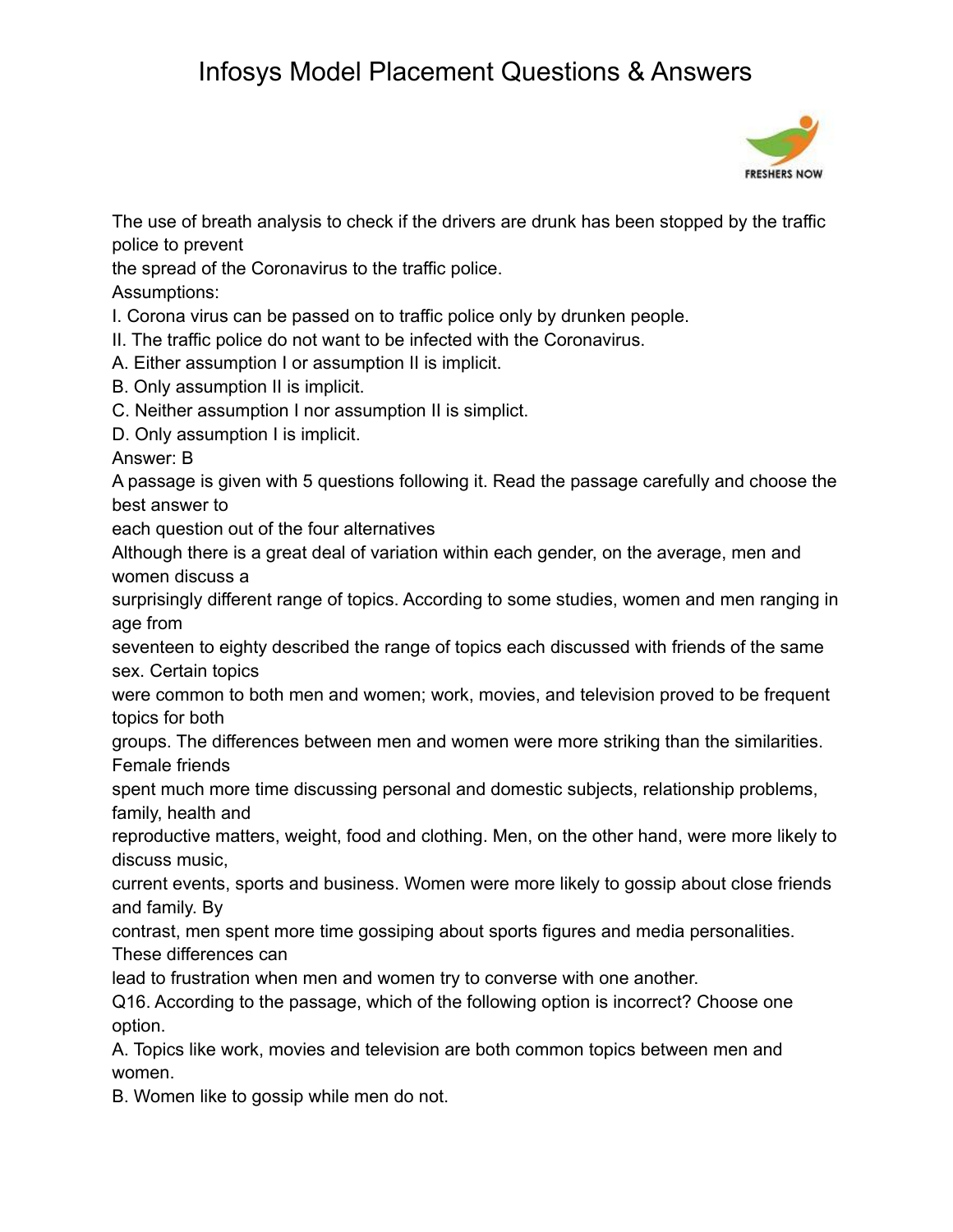

C. Men are more inclined towards topics, like current affairs, sports and business.

D. Men and women discuss a surprisingly different range of topics.

Answer: B

Q17. According to the passage, after what age does the range of topics, that each gender finds interesting,

starts to differ?

A. 17

- B. 22
- C. 43

D. 50

Answer: A

Q18. According to the passage which of the following is not a topic discussed by females often?

A. Matters related to health and family

- B. Personal and domestic subjects
- C. Topics which include food, clothing and weight.
- D. Current affairs

Answer: D

Q19. According to passage, why do men and women find it frustrating to converse?

- A. Because men and women inherently have nothing in common.
- B. Because women like to gossip while men like to discuss.
- C. Because both the genders are polar opposites of each other.

D. Because of dissimilar tastes in topics they like to have a conversation in.

Answer: D

Q20. It was almost impossible for him to put out of his mind the words which he heard from his

clever father-in-law.

- A. inspiring
- B. witty
- C. sarcastic
- D. soothing
- E. exhortative
- Answer: B

### **Infosys Pseudocode Questions and Answers**

Q1. What will happen when following pseudocode is executed?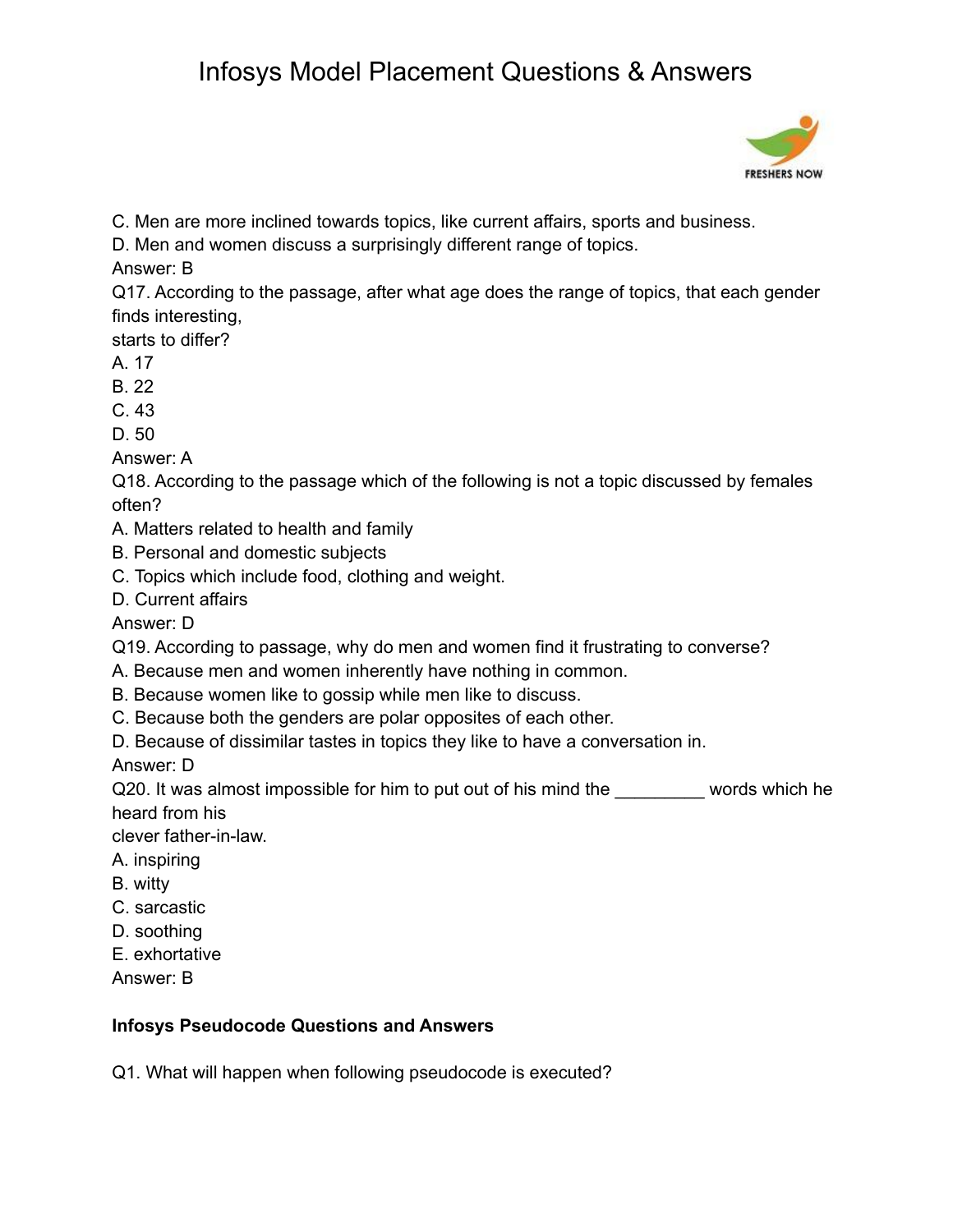



A. Code executes successfully and value of salary is displayed once.

B. Code executes successfully and nothing is displayed.

C. Code executes successfully and value of salary is displayed infinite number of times.

D. Compile time error.

Answer: C

Q2. What will happen when following program is executed?



A. Code will run infinite number of times.

B. The program will not enter the loop.

C. Code will execute and value of res will be displayed twice.

D. Code will execute and value of res will be displayed once.

Answer: A

Q3. How many times will '#' be displayed?